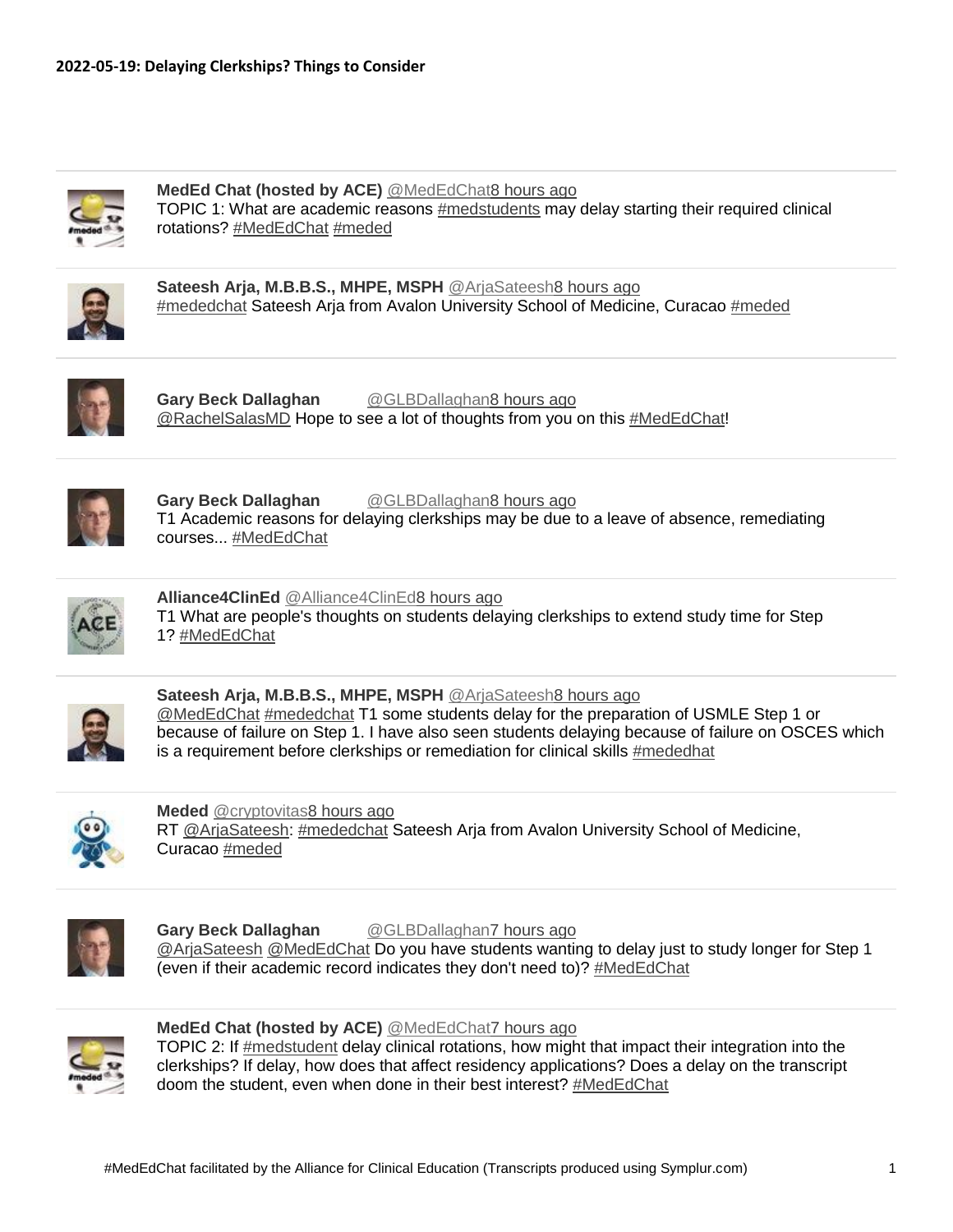

**Sateesh Arja, M.B.B.S., MHPE, MSPH** [@ArjaSateesh7 hours ago](https://twitter.com/intent/user?screen_name=ArjaSateesh) [@GLBDallaghan](http://www.twitter.com/intent/user?screen_name=GLBDallaghan) [#mededchat](https://www.symplur.com/healthcare-hashtags/mededchat/) T1 we do have students delaying clerkships for preparing Step 1. We have built in time for students for four months to take Step 1. They utilize this time to prepare for Step 1. Some of them not all of them [#meded](https://www.symplur.com/healthcare-hashtags/meded/)



**Gary Beck Dallaghan** [@GLBDallaghan7 hours ago](https://twitter.com/intent/user?screen_name=GLBDallaghan) T2 From an admin side I can say it is challenging getting students back into the clerkships. We often

had to make them do it during their final year, which was a bit awkward for them [#MedEdChat](https://www.symplur.com/healthcare-hashtags/MedEdChat/)



**Phoebe Holdenson Kimura** [@DrPhoebeHK7 hours ago](https://twitter.com/intent/user?screen_name=DrPhoebeHK) [@MedEdChat](http://www.twitter.com/intent/user?screen_name=MedEdChat) To complete remediation from a previous term. On the rare occasion, so complete a PhD or research masters. [#MedEdChat](https://www.symplur.com/healthcare-hashtags/MedEdChat/)



**Jen Readlynn, MD, FHM (she/her)** [@jenreadlynn7 hours ago](https://twitter.com/intent/user?screen_name=jenreadlynn) [@Alliance4ClinEd](http://www.twitter.com/intent/user?screen_name=Alliance4ClinEd) A1: I would say only if a learning disability is involved and someone may require more prep/practice time. Especially with Step 1 now being pass-fail. [#MedEdChat](https://www.symplur.com/healthcare-hashtags/MedEdChat/)



**Sateesh Arja, M.B.B.S., MHPE, MSPH** [@ArjaSateesh7 hours ago](https://twitter.com/intent/user?screen_name=ArjaSateesh) [@MedEdChat](http://www.twitter.com/intent/user?screen_name=MedEdChat) [#mededchat](https://www.symplur.com/healthcare-hashtags/mededchat/) T1 more than academic reasons, students delay clerkships because of financial, personal, health, family and psychological reasons [#meded](https://www.symplur.com/healthcare-hashtags/meded/)



**Alliance4ClinEd** [@Alliance4ClinEd7 hours ago](https://twitter.com/intent/user?screen_name=Alliance4ClinEd) T2 Delaying clerkships may have no impact on residency applications. If it is explained by the student in their personal statement and the MSPE explains it.....usually not a big deal [#MedEdChat](https://www.symplur.com/healthcare-hashtags/MedEdChat/)



**MedEd Chat (hosted by ACE)** [@MedEdChat7 hours ago](https://twitter.com/intent/user?screen_name=MedEdChat) RT James Graham [@jamesgraham714](http://www.twitter.com/intent/user?screen_name=jamesgraham714) Replying

to [@GLBDallaghan](http://www.twitter.com/intent/user?screen_name=GLBDallaghan) [@ArjaSateesh](http://www.twitter.com/intent/user?screen_name=ArjaSateesh) and [@MedEdChat](http://www.twitter.com/intent/user?screen_name=MedEdChat) It had been pretty common at our school in the past, but this year with P/F, many fewer requests to delay clerkships [#MedEdChat](https://www.symplur.com/healthcare-hashtags/MedEdChat/)



**Jen Readlynn, MD, FHM (she/her)** [@jenreadlynn7 hours ago](https://twitter.com/intent/user?screen_name=jenreadlynn) [@MedEdChat](http://www.twitter.com/intent/user?screen_name=MedEdChat) A2: Delays can happen for a variety of reasons that can be explained in an application or interview. Integration into clerkships may be harder and make someone appear that they are behind d/t lack of experience. [#MedEdChat](https://www.symplur.com/healthcare-hashtags/MedEdChat/)



**MedEd Chat (hosted by ACE)** [@MedEdChat7 hours ago](https://twitter.com/intent/user?screen_name=MedEdChat) TOPIC 3: Why might delaying clinical rotations negatively impact academic performance throughout the clerkship year? Does forward feeding help or hinder the delayed [#medstudent?](https://www.symplur.com/healthcare-hashtags/medstudent/) [#MedEdChat](https://www.symplur.com/healthcare-hashtags/MedEdChat/) [#MedStudentTwitter](https://www.symplur.com/healthcare-hashtags/MedStudentTwitter/)



**Jen Readlynn, MD, FHM (she/her)** [@jenreadlynn7 hours ago](https://twitter.com/intent/user?screen_name=jenreadlynn)

[@MedEdChat](http://www.twitter.com/intent/user?screen_name=MedEdChat) A3: mostly experience. A student on their 3rd clerkship is often better than that same student on their 1st. If someone on 1st is being compared to someone on their 3rd, it could have a negative impact. I think reason for delay would determine if feed forward helpful. [#MedEdChat](https://www.symplur.com/healthcare-hashtags/MedEdChat/)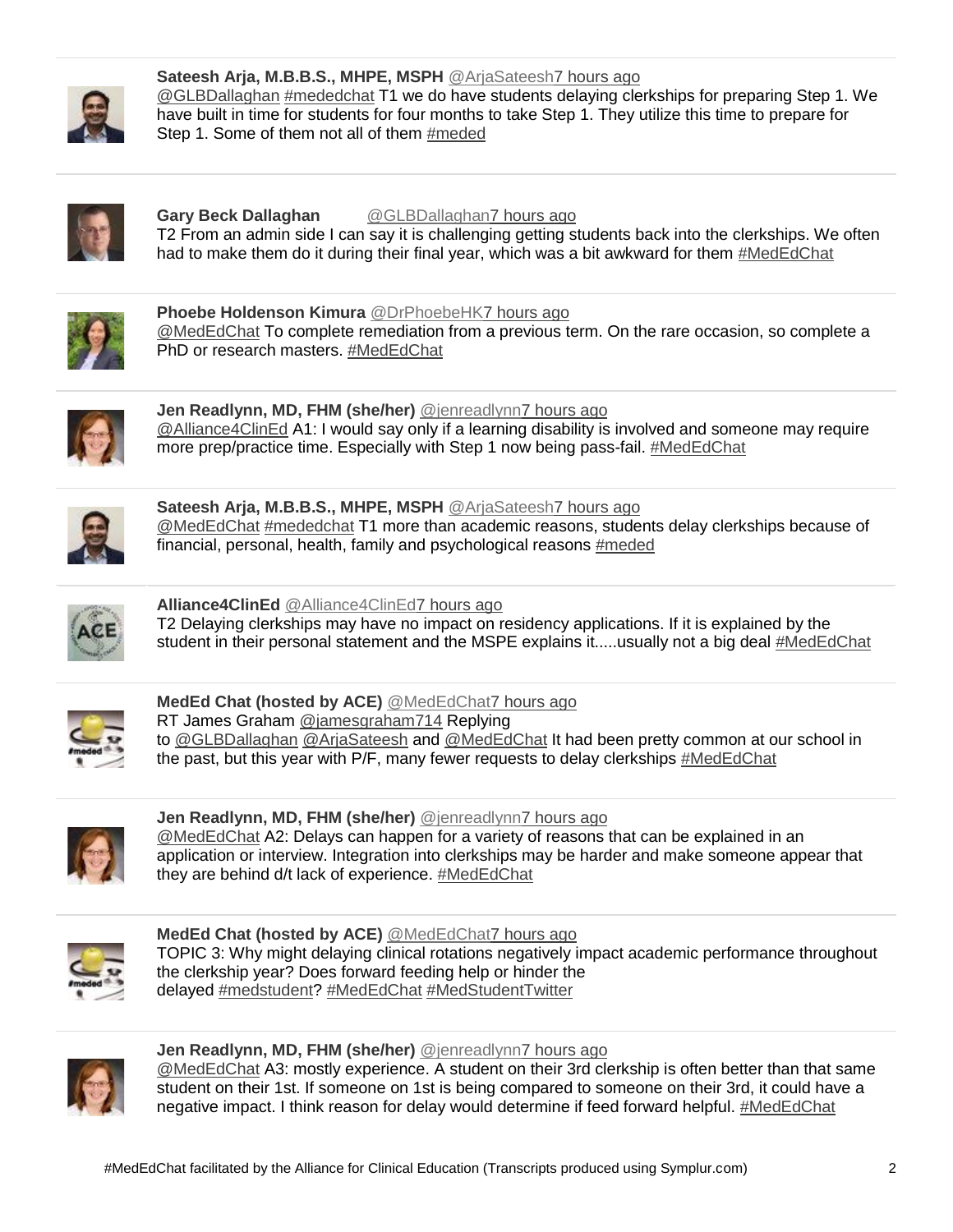

**Lonika \*abortion is health care\*** @sood lonika7 hours ago [@MedEdChat](http://www.twitter.com/intent/user?screen_name=MedEdChat) A2: curious to hear PD perspective… [#mededchat](https://www.symplur.com/healthcare-hashtags/mededchat/)



**Mila Shah-Bruce** [@mila\\_bruce7 hours ago](https://twitter.com/intent/user?screen_name=mila_bruce) [@MedEdChat](http://www.twitter.com/intent/user?screen_name=MedEdChat) T1: step 1 studying, remediation of courses, financial or personal reasons. Most often step 1 studying and remediation. [#mededchat](https://www.symplur.com/healthcare-hashtags/mededchat/)



**Gary Beck Dallaghan** [@GLBDallaghan7 hours ago](https://twitter.com/intent/user?screen_name=GLBDallaghan) [@jenreadlynn](http://www.twitter.com/intent/user?screen_name=jenreadlynn) [@MedEdChat](http://www.twitter.com/intent/user?screen_name=MedEdChat) A3 I'm curious if your school has a policy about forward feeding. I know some schools will not permit it at all and I think it disadvantages the students. Thoughts? [#MedEdChat](https://www.symplur.com/healthcare-hashtags/MedEdChat/)



**Sateesh Arja, M.B.B.S., MHPE, MSPH** [@ArjaSateesh7 hours ago](https://twitter.com/intent/user?screen_name=ArjaSateesh) [@MedEdChat](http://www.twitter.com/intent/user?screen_name=MedEdChat) [#mededchat](https://www.symplur.com/healthcare-hashtags/mededchat/) T3 forward feeding might have both pros and cons. It might help the faculty in understanding their learners and individual needs of the learners. But it can also cause prefixed mind regarding learners and bias [#meded](https://www.symplur.com/healthcare-hashtags/meded/)



**Mila Shah-Bruce** [@mila\\_bruce7 hours ago](https://twitter.com/intent/user?screen_name=mila_bruce)

[@MedEdChat](http://www.twitter.com/intent/user?screen_name=MedEdChat) T2: Delay may or may not have an impact. It depends on the length of delay. Integrating into clinicals is more challenging as we are on a traditional block schedule but may be less challenging on an LIC [#mededchat](https://www.symplur.com/healthcare-hashtags/mededchat/)



**Gary Beck Dallaghan** [@GLBDallaghan7 hours ago](https://twitter.com/intent/user?screen_name=GLBDallaghan) [@ArjaSateesh](http://www.twitter.com/intent/user?screen_name=ArjaSateesh) [@MedEdChat](http://www.twitter.com/intent/user?screen_name=MedEdChat) T3 I understand the concern....but if there is [#facdev](https://twitter.com/hashtag/facdev/) to help faculty understand how to use forward feeding to help students don't you think it is worth it? [#MedEdChat](https://www.symplur.com/healthcare-hashtags/MedEdChat/)



**Jen Readlynn, MD, FHM (she/her)** [@jenreadlynn7 hours ago](https://twitter.com/intent/user?screen_name=jenreadlynn) [@GLBDallaghan](http://www.twitter.com/intent/user?screen_name=GLBDallaghan) [@MedEdChat](http://www.twitter.com/intent/user?screen_name=MedEdChat) It's done very rarely between clerkships out of concern for disadvantaging students and introducing bias. [#MedEdChat](https://www.symplur.com/healthcare-hashtags/MedEdChat/) 

**Sateesh Arja, M.B.B.S., MHPE, MSPH** [@ArjaSateesh7 hours ago](https://twitter.com/intent/user?screen_name=ArjaSateesh) [@GLBDallaghan](http://www.twitter.com/intent/user?screen_name=GLBDallaghan) [@MedEdChat](http://www.twitter.com/intent/user?screen_name=MedEdChat) [#mededchat](https://www.symplur.com/healthcare-hashtags/mededchat/) T3 I completely agree with you [#meded](https://www.symplur.com/healthcare-hashtags/meded/) 



**Mila Shah-Bruce** [@mila\\_bruce7 hours ago](https://twitter.com/intent/user?screen_name=mila_bruce)

[@MedEdChat](http://www.twitter.com/intent/user?screen_name=MedEdChat) T3: A longer delay might hinder the connection between basic and clinical science application. Forward feeding may help or hinder. We have an academic success council that monitors students without feeding it directly to those grading. It seems to be working well. [#mededchat](https://www.symplur.com/healthcare-hashtags/mededchat/) 



**MedEd Chat (hosted by ACE)** [@MedEdChat7 hours ago](https://twitter.com/intent/user?screen_name=MedEdChat) TOPIC 4: What could be done to help students to either not delay or if they delay? How can

the [#ERAS](https://www.symplur.com/healthcare-hashtags/ERAS/) application be made to look better if the [#medstudent](https://www.symplur.com/healthcare-hashtags/medstudent/) is indeed competitive? [#MedEdChat](https://www.symplur.com/healthcare-hashtags/MedEdChat/)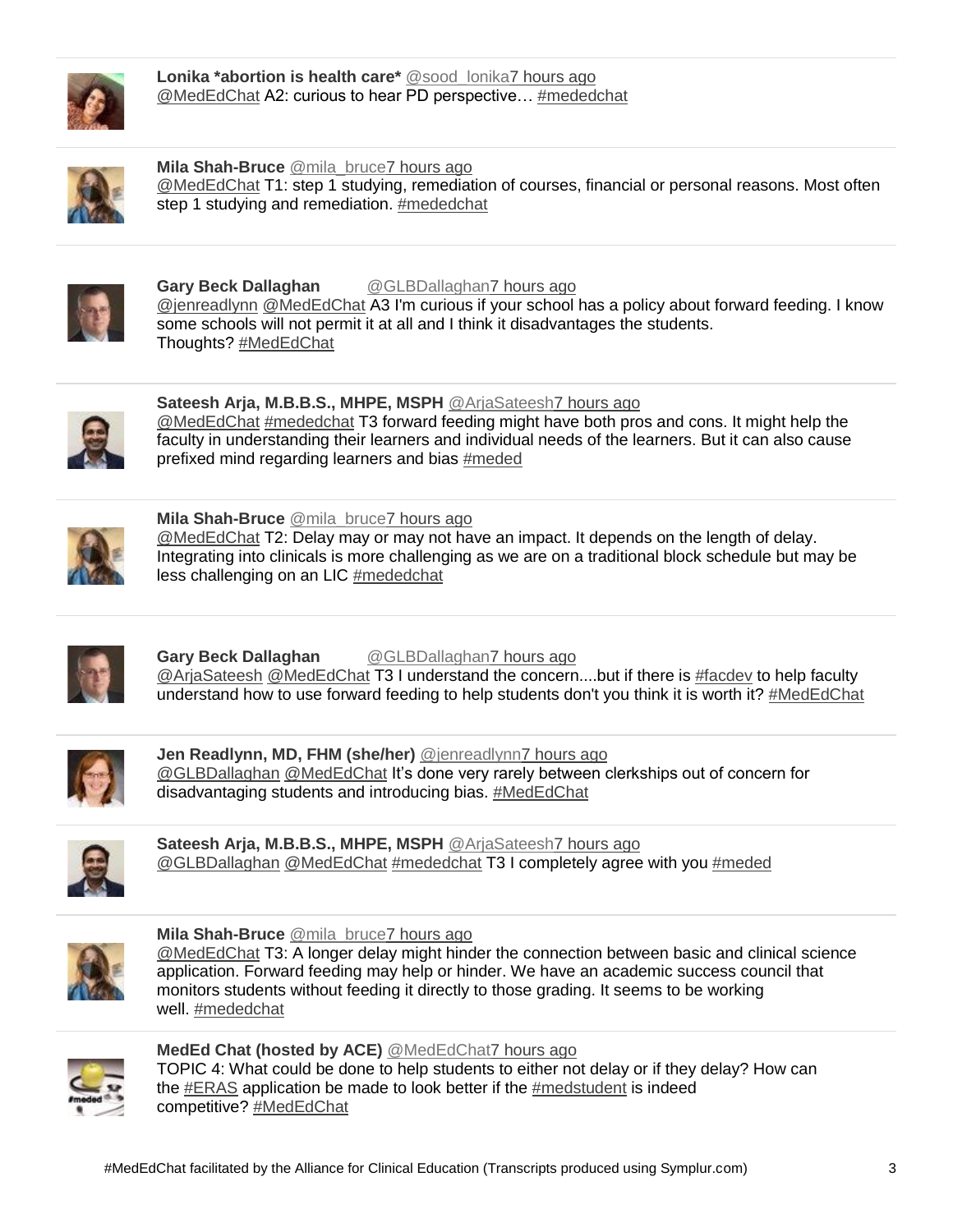

#### **Gary Beck Dallaghan** [@GLBDallaghan7 hours ago](https://twitter.com/intent/user?screen_name=GLBDallaghan) [@jenreadlynn](http://www.twitter.com/intent/user?screen_name=jenreadlynn) [@MedEdChat](http://www.twitter.com/intent/user?screen_name=MedEdChat) T3 That's where I'm flummoxed. If we say we're promoting growth mindsets and **#CBME**, we should want to ensure faculty are prepared to aid students to their fullest capabilities. [#MedEdChat](https://www.symplur.com/healthcare-hashtags/MedEdChat/)



#### **Mila Shah-Bruce** [@mila\\_bruce7 hours ago](https://twitter.com/intent/user?screen_name=mila_bruce)

[@MedEdChat](http://www.twitter.com/intent/user?screen_name=MedEdChat) T4: Delays may not play in as a factor if not prolonged. LOA is different and may hinder the app. An explanation in the personal statement is an opportunity to explain those gaps. Diversifying the app may help as well. [#mededchat](https://www.symplur.com/healthcare-hashtags/mededchat/)



#### **Mila Shah-Bruce** [@mila\\_bruce7 hours ago](https://twitter.com/intent/user?screen_name=mila_bruce)

[@DrPhoebeHK](http://www.twitter.com/intent/user?screen_name=DrPhoebeHK) [@MedEdChat](http://www.twitter.com/intent/user?screen_name=MedEdChat) I think disconnecting from peers may have a significant impact. This is where the critical communities comes in- to keep these students engaged. [#mededchat](https://www.symplur.com/healthcare-hashtags/mededchat/)



## **Gary Beck Dallaghan** [@GLBDallaghan7 hours ago](https://twitter.com/intent/user?screen_name=GLBDallaghan)

T4 If delays are due to students not feeling prepared for Step 1 (if they take it before clerkships), doing more during the pre-clinical phase would be merited....such as using progress testing to build in spaced retrieval instead of memorize/purge after each exam [#MedEdChat](https://www.symplur.com/healthcare-hashtags/MedEdChat/)



## **Sateesh Arja, M.B.B.S., MHPE, MSPH** [@ArjaSateesh7 hours ago](https://twitter.com/intent/user?screen_name=ArjaSateesh)

[@MedEdChat](http://www.twitter.com/intent/user?screen_name=MedEdChat) [#mededchat](https://www.symplur.com/healthcare-hashtags/mededchat/) T4 faculty advisors can help students how to prepare, proper scheduling study plan and not delaying exams. And also programs like faculty mentorship program where same faculty can be their mentors throughout the first two years of medical school if possible 4yrs [#meded](https://www.symplur.com/healthcare-hashtags/meded/)



# **MedEd Chat (hosted by ACE)** [@MedEdChat7 hours ago](https://twitter.com/intent/user?screen_name=MedEdChat)

RT [@ArjaSateesh:](http://www.twitter.com/intent/user?screen_name=ArjaSateesh) [@MedEdChat](http://www.twitter.com/intent/user?screen_name=MedEdChat) [#mededchat](https://www.symplur.com/healthcare-hashtags/mededchat/) T4 faculty advisors can help students how to prepare, proper scheduling study plan and not delaying exams. And also programs like faculty mentorship program where same faculty can be their mentors throughout the first two years of medical school if possible 4yrs [#meded](https://www.symplur.com/healthcare-hashtags/meded/)



## **Mila Shah-Bruce** [@mila\\_bruce7 hours ago](https://twitter.com/intent/user?screen_name=mila_bruce)

[@GLBDallaghan](http://www.twitter.com/intent/user?screen_name=GLBDallaghan) There is some great literature on the micro learning and spaced retrieval. I do find this helps with retention more so than other assessment methods. [#mededchat](https://www.symplur.com/healthcare-hashtags/mededchat/)



#### **MedEd Chat (hosted by ACE)** [@MedEdChat7 hours ago](https://twitter.com/intent/user?screen_name=MedEdChat) We have about 5 more minutes left in our discussion. Please feel free to give some final thoughts [#meded](https://www.symplur.com/healthcare-hashtags/meded/) [#MedEdChat](https://www.symplur.com/healthcare-hashtags/MedEdChat/)



**Meded** [@cryptovitas7 hours ago](https://twitter.com/intent/user?screen_name=cryptovitas) RT [@MedEdChat:](http://www.twitter.com/intent/user?screen_name=MedEdChat) We have about 5 more minutes left in our discussion. Please feel free to give some final thoughts [#meded](https://www.symplur.com/healthcare-hashtags/meded/) [#MedEdChat](https://www.symplur.com/healthcare-hashtags/MedEdChat/)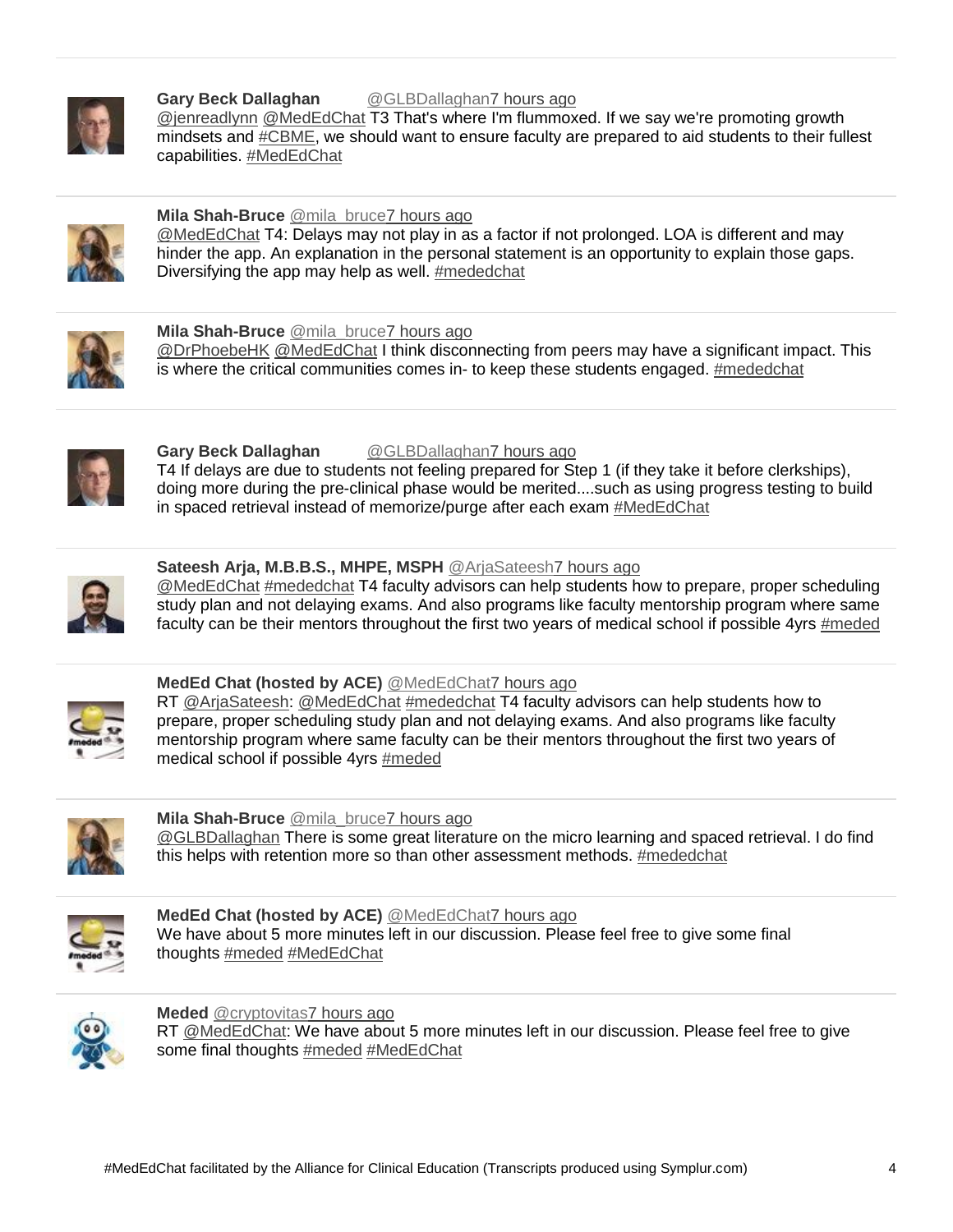

**Mila Shah-Bruce** [@mila\\_bruce7 hours ago](https://twitter.com/intent/user?screen_name=mila_bruce) [@GLBDallaghan](http://www.twitter.com/intent/user?screen_name=GLBDallaghan) [@ArjaSateesh](http://www.twitter.com/intent/user?screen_name=ArjaSateesh) [@MedEdChat](http://www.twitter.com/intent/user?screen_name=MedEdChat) I think it can definitely help if used constructively. After all we are here to promote self direct and life long learning. The info gained from feeding forward may help with this. [#mededchat](https://www.symplur.com/healthcare-hashtags/mededchat/)



**MedEd Chat (hosted by ACE)** [@MedEdChat7 hours ago](https://twitter.com/intent/user?screen_name=MedEdChat) That's a wrap...I will post the [#MedEdChat](https://www.symplur.com/healthcare-hashtags/MedEdChat/) transcript tomorrow morning on <https://t.co/mJivoKroXx.> Thanks everyone for participating! [#meded](https://www.symplur.com/healthcare-hashtags/meded/)



**MedEd Chat (hosted by ACE)** [@MedEdChat7 hours ago](https://twitter.com/intent/user?screen_name=MedEdChat) Join us again next week at 9 PM ET/NYC Thursday. Don't forget to suggest topics by DM or email [#meded](https://www.symplur.com/healthcare-hashtags/meded/) [#MedEdChat](https://www.symplur.com/healthcare-hashtags/MedEdChat/)



**Phoebe Holdenson Kimura** [@DrPhoebeHK7 hours ago](https://twitter.com/intent/user?screen_name=DrPhoebeHK) [@MedEdChat](http://www.twitter.com/intent/user?screen_name=MedEdChat) A4: identify students who are struggling (academically or personally) early and provide early individualised support. Programmatic assessment with regular contact with faculty for ALL students can enable this. [#mededchat](https://www.symplur.com/healthcare-hashtags/mededchat/)



**Mila Shah-Bruce** [@mila\\_bruce7 hours ago](https://twitter.com/intent/user?screen_name=mila_bruce)

[@MedEdChat](http://www.twitter.com/intent/user?screen_name=MedEdChat) As we move toward competency based education maybe it should be more about competency and less about amount of time spent in a particular area/subject of medical school. Granted there needs to be an end point but competency needs consideration. [#mededchat](https://www.symplur.com/healthcare-hashtags/mededchat/)



**Ian Pereira** [@IanJPereira2 hours ago](https://twitter.com/intent/user?screen_name=IanJPereira)

RT [@mila\\_bruce:](http://www.twitter.com/intent/user?screen_name=mila_bruce) [@DrPhoebeHK](http://www.twitter.com/intent/user?screen_name=DrPhoebeHK) [@MedEdChat](http://www.twitter.com/intent/user?screen_name=MedEdChat) I think disconnecting from peers may have a significant impact. This is where the critical communities comes in- to keep these students engaged. [#mededchat](https://www.symplur.com/healthcare-hashtags/mededchat/)

# The #MedEdChat Influencers

Top 10 Influential



[@MedEdChat](https://twitter.com/intent/user?screen_name=MedEdChat) 100



[@GLBDallaghan](https://twitter.com/intent/user?screen_name=GLBDallaghan) 65



@AriaSateesh 42



[@Alliance4ClinEd](https://twitter.com/intent/user?screen_name=Alliance4ClinEd) 32



[@DrPhoebeHK](https://twitter.com/intent/user?screen_name=DrPhoebeHK) 30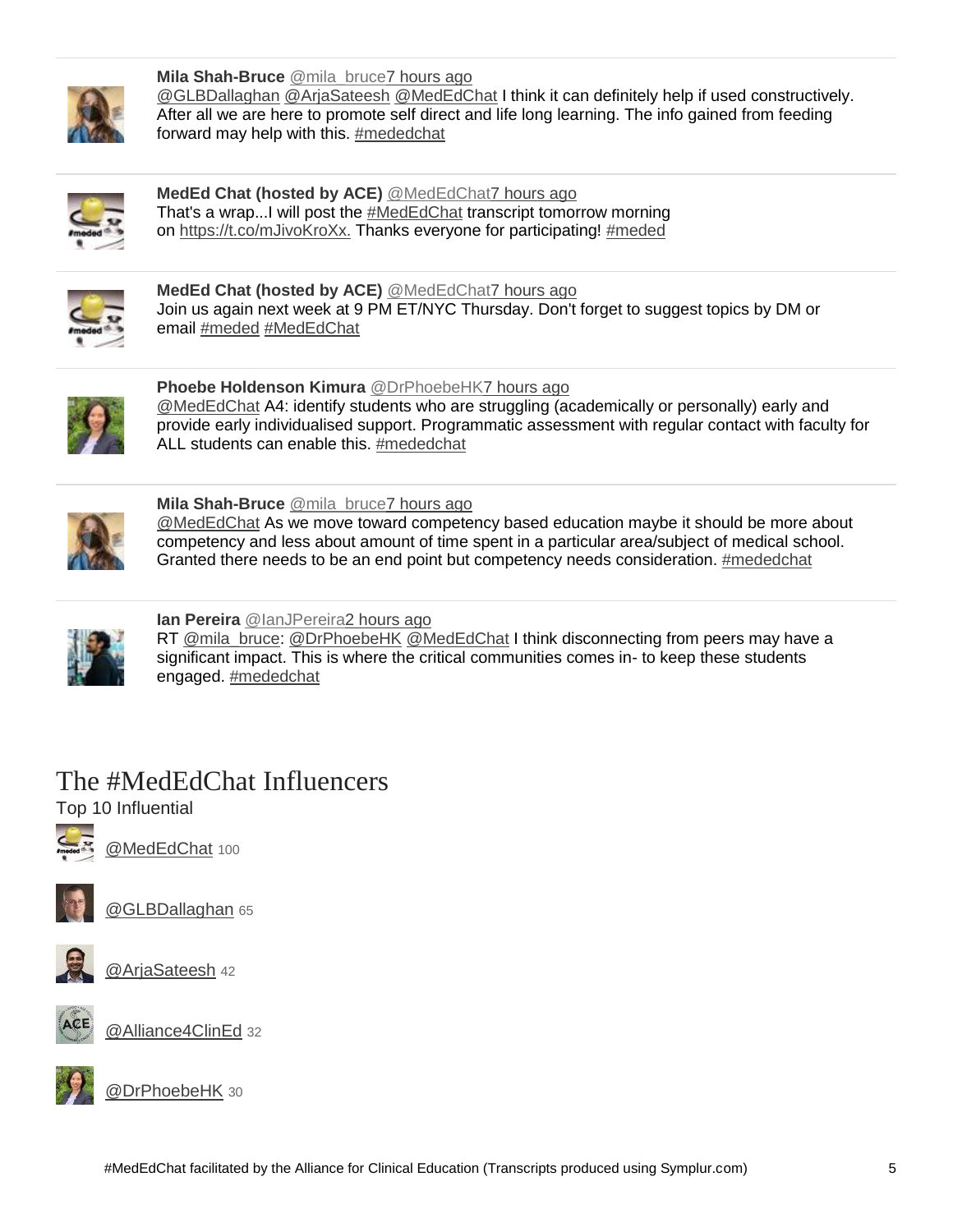

[@jenreadlynn](https://twitter.com/intent/user?screen_name=jenreadlynn) 27



[@mila\\_bruce](https://twitter.com/intent/user?screen_name=mila_bruce) 20



[@RachelSalasMD](https://twitter.com/intent/user?screen_name=RachelSalasMD) 19



[@jamesgraham714](https://twitter.com/intent/user?screen_name=jamesgraham714) 4



[@sood\\_lonika](https://twitter.com/intent/user?screen_name=sood_lonika) 4







[@mila\\_bruce](https://twitter.com/intent/user?screen_name=mila_bruce) 8

[@MedEdChat](https://twitter.com/intent/user?screen_name=MedEdChat) 9



[@GLBDallaghan](https://twitter.com/intent/user?screen_name=GLBDallaghan) 8



[@ArjaSateesh](https://twitter.com/intent/user?screen_name=ArjaSateesh) 7



[@jenreadlynn](https://twitter.com/intent/user?screen_name=jenreadlynn) 4



[@DrPhoebeHK](https://twitter.com/intent/user?screen_name=DrPhoebeHK) 2



[@cryptovitas](https://twitter.com/intent/user?screen_name=cryptovitas) 2





@lanJPereira 1

[@Alliance4ClinEd](https://twitter.com/intent/user?screen_name=Alliance4ClinEd) 2



[@sood\\_lonika](https://twitter.com/intent/user?screen_name=sood_lonika) 1